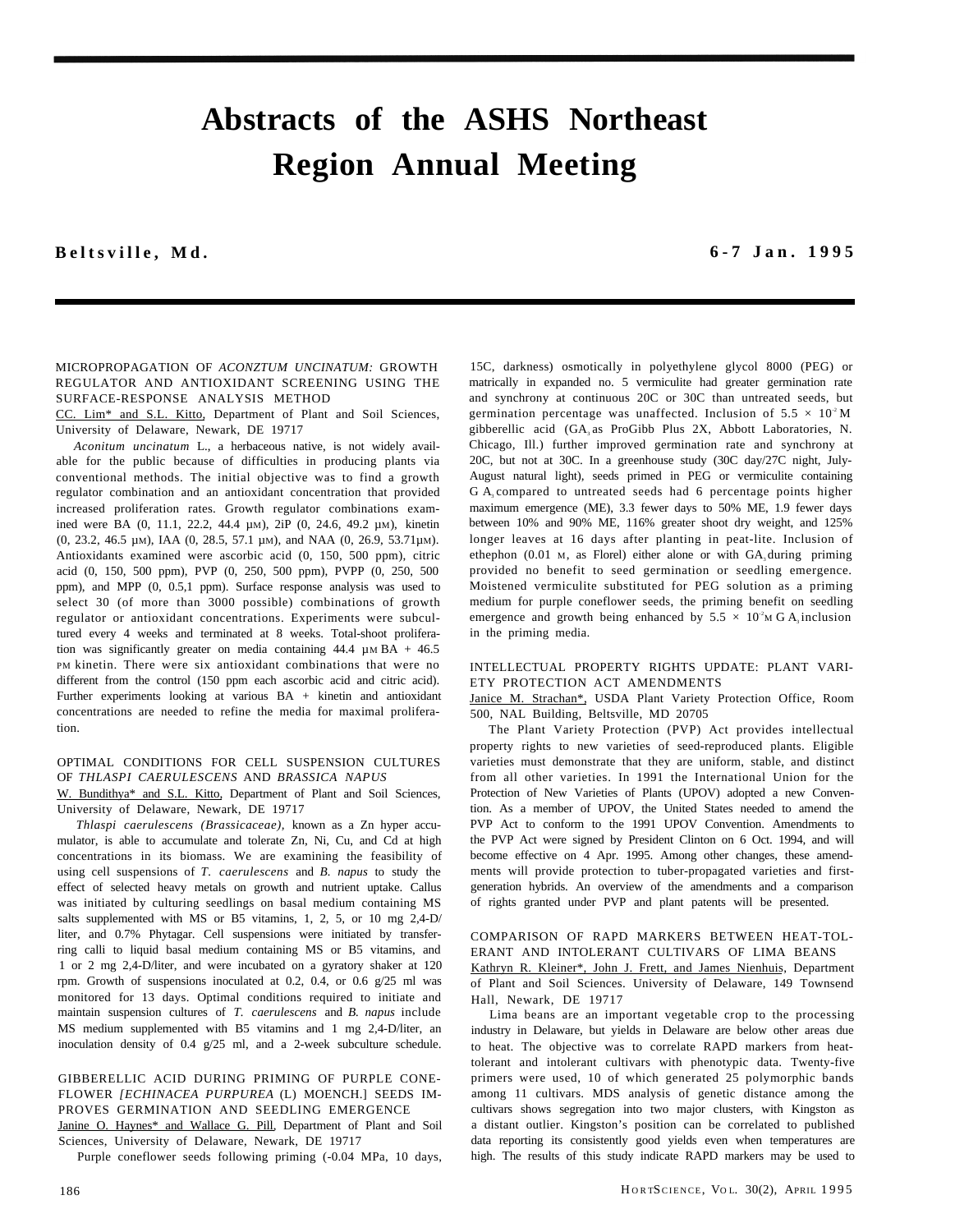screen for cultivars that have high yield potentials despite high temperatures. Further studies to screen F, and inbreeds will determine the usefulness of these markers in breeding programs.

# PRELIMINARY LOCALIZATION OF IPTASE IN TRANSGENIC *NICOTIANA*

Gregory S. Rogers\* and John J. Frett, Department of Plant and Soil Sciences, University of Delaware, 149 Townsend Hall, Newark, DE 19717

*Nicotiana* transformed with the *isopentenyl transferase (ipt)* gene from *Agrobacterium tumefaciens* was fixed in 1% gluterdehyde and 4% formaldehyde for 1 h. Grids were treated with polygonal anti-IpTase antibody raised in rabbits and visualized with 10 nm protein-A-labeled colloidal gold. Initial localization was performed on *Nicotiana* transformed with the *ipt* gene under the control of the 35S promoter from cauliflower mosaic virus. Colloidal gold was found throughout the cell, including the cell wall, vacuole, and rough ER. Cell wall and vacuole labeling appears to be due to nonspecific binding and is greatly reduced by a BSA block. Colloidal gold label on rough ER provides preliminary evidence that translation occurs here rather than on free polysomes. General reaction throughout the cell indicates cytoplasmic activity of the enzyme. Future research will attempt to localize IPTase in wild-type *Nicotiana* and in plants transformed with the *ipt* gene under the control of the hsp 70 heat shock promoter.

#### THE DYNAMICS OF HYDRAULIC LIFT IN PEACH TREE

David M. Modise\*, Division of Plant and Soil Sciences, West Virginia University, Morgantown, WV 26506; Michael D. G1enn U.S. Department of Agriculture, Agricultural Research Service, Kearneysville, WV 25430; Morris Ingle, Division of Plant and Soil Sciences, West Virginia University, Morgantown, WV 26506

The split root technique was used to study water afflux in peach *[Prunus persica* (L.) Batsch] from wet to dry soil through root systems that bridge wet and dry soil. Peach trees conduct hydraulic lift (HL) to ameliorate water deficits in dry soil layers, under conditions of low transpirational demand. The objectives of this study were to examine the magnitude of HL in peach and to determine its effect on nutrient uptake from dry soil. In addition, the split root system was used to measure peach water uptake from soil supporting 'Kentucky 31' tall fescue *[Festuca arundinaceae* (Schreb)] and determine the diurnal partitioning of water use from covered and bare soil treatments. A Scholander pressure bomb was used to record hourly measurements of water potentials (10 AM to 4 P M), daily for a total of 14 days in 3 replicates (1 tree/rep.). Leaf stomata1 resistance was measured using a porometer, simultaneously with the water potential measurements. The CR 7 datalogger was used to record water transfer into the dry root section. <sup>15</sup>N was applied in the 15-30 cm root zone, and the concentration in the leaves was determined using a mass spectrometer. Results obtained will be discussed in relation to objectives stated above.

#### MOSAIC: A MULTIMEDIA PLATFORM FOR TEACHING PLANT MATERIALS

Elizabeth O. Mackenzie\* and John J. Erett, College of Agriculture, University of Delaware, Newark, DE 19717

A Mosaic tour of the Univ. of Delaware Botanic Gardens is available on Internet using the Mosaic server and provides fact sheets about herbaceous and woody plants. Each sheet is a mosaic page with in-lined images that include hyper-links to a sound file of the pronunciation of the Latin plant name and images of the plant, including buds, flowers, fruits, leaves, and other characteristics. A map of the garden identifying the plant's location is provided on each page to orient visitors and students. There are currently over 1500 images in development. The tour uses map images and key words to help students identify and select plants. Composite views illustrating the same characteristic from several plants provide a visual method to aid students in identification of unknown specimens. Database searches provide a method to search for plant information in the tour, and in the future will provide lists of plants with specific characteristics. The Mosaic Tour of the Univ. of Delaware Botanic Gardens can be accessed via URLS:http://bluehen.ags.udel.edu/ugarden.html.

#### COMPARISON OF FISH HYDROLYSATE AND INORGANIC FERTILIZERS FOR LOWBUSH BLUEBERRY

John M. Smagula\* and Scott Dunham, Department of Applied Ecology and Environmental Sciences, University of Maine, Orono, ME 04469

A commercial lowbush blueberry *(Vaccinium angustifolium* Ait.) field deficient in leaf N and P was used to compare organic and inorganic fertilizers. In a RCB design with eight replications of 12 treatments, experimental plots received  $33.6$  or  $67.2$  kg·ha<sup>-1</sup> rates of N (urea), P (23% phosphoric acid), N + P (DAP), N + P + K (5-10-5), or  $N + P + K$  (fish hydrolysate, 242). Fertilizer containing N alone was as effective in raising N leaf concentrations as those containing N and P. However, leaf P concentrations were raised more by fertilizer providing N and P than only P. Fish hydrolysate fertilizer was as effective as 5-10-5 in raising leaf N, P, and K concentrations in prune and crop year leaf samples. At the 67.2 kg·ha<sup>-1</sup> rate, fish hydrolysate, N, NP and NPK increased stem length, N and NP increased flower bud density and fish hydrolysate, N and NPK increased yield compared to the control.

#### COLD TOLERANCE OF CRANBERRY BUDS AND FRUIT: LABORATORY AND FIELD STUDIES

Carolyn DeMoranville\* and Irving DeMoranville, University of Massachusetts, P.O. Box 569, E. Wareham, MA 02538; and Tom Bicki, Ocean Spray Cranberries, Lakeville-Middleboro, MA 02349

Cold tolerance of cranberry *(Vaccinium macrocarpon* Ait.) flower buds (spring) and fruit had previously been investigated for the cultivars Early Black (EB) and Howes (H), leading to predictors of cold tolerance based on appearance of the buds (size and growth) and fruit (color). We studied these cultivars along with 'Ben Lear' (BL) (buds only) and 'Stevens' (S) using controlled temperatures to determine the accuracy of predicting cold damage. BL was the least coldtolerant cultivar in early spring, both BL and S were less tolerant than EB and H during budbreak (-2.8C vs. -3.9C) and elongation (-2.8C vs. -1.4C), and all survived any exposure to -1.4C. EB fruit were tolerant of -5C once maximum color was achieved and 2 weeks later would tolerate short exposures to -6.5C or less. H fruit developed deep tolerance (below 6.5C) by November in only 1 year out of 2. S fruit were least tolerant: -5C for short periods at M maturity. The phenological model used to predict cold tolerance of flower buds was 48% accurate in our trials, generally overestimating bud tolerance, particularly for BL and S. EB fruit showed more tolerance than predicted, H less.

#### UPDATE ON MICROPROPAGATION OF *PACHYSANDRA PROCUMBENS* MICHX.

S.L. Kitto\*, Department of Plant and Soil Sciences, University of Delaware, Newark, DE 19717

*Pachysandra procumbens,* the Allegheny spurge, is a native herbaceous perennial. Microcuttings were maintained in liquid MS medium in Magenta boxes with membrane rafts. A preliminary study looked at 1,2.5,5, and 10 mg BA/liter and 0 and 1 mg NAA/liter. Shootscultured with 5 or 10 mg BA/liter and no NAA produced significantly more axillary shoots. When shoots were cultured on media containing 5,10, 15, 20, or 25 mg BA/liter, trend analysis indicated significant linear and quadratic trends. Shoots proliferated similarly when cultured with 5 to 20 mg BA/liter. Non-fully expanded shoots proliferated significantly better compared to fully expanded shoots. After 6 weeks, microcuttings dipped in 500 or 1000 ppm IBA (50% ethanol) had produced significantly more roots of greater length compared to the control. Sixteen weeks after potting, rooted microcuttings potted in MetroMix 500, Promix BX, or a nursery mix (60% pine bark, 20% peat, 20% stone dust) had initiated significantly more shoots.

# SURVIVAL OF *LISTERIA MONOCYTOGENES* ON LIGHTLY PROCESSED SPINACH

Isabelle Babic\* and Alley E. Watada, Horticultural Crops Quality Laboratory, U.S. Department of Agriculture, Agricultural Research Service, Beltsville, MD 20705

The population of *Listeria monocytogenes* inoculated on lightly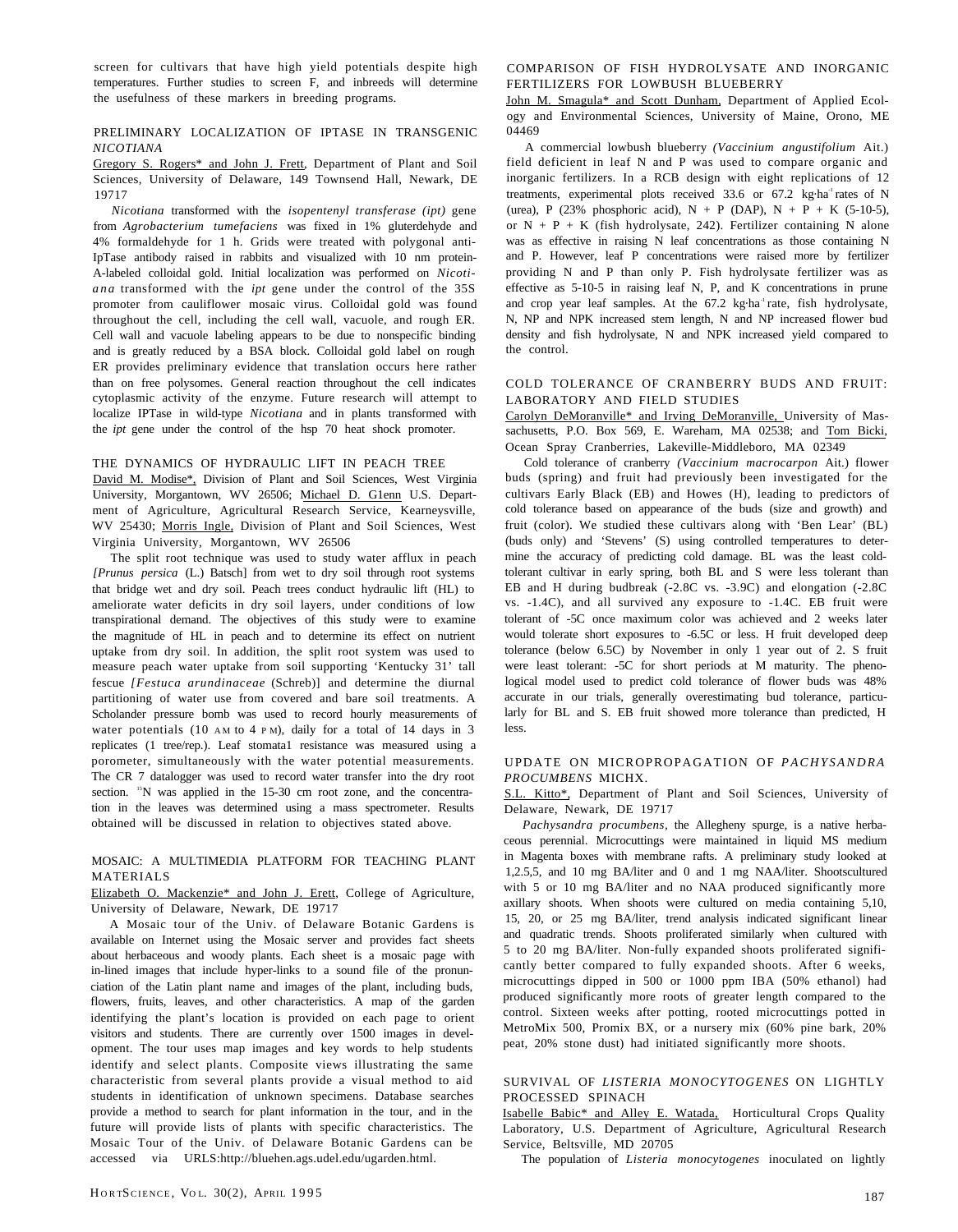processed spinach held at 5C or 10C remained constant for 9 days, whereas the populations of mesophilic aerobic flora, pseudomonas, and enterobacteria increased sharply. We studied the cause of the bacteriostatic activity of spinach leaves against L. *monocytogenes. Listeria monocytogenes* were inoculated at the concentration of  $2 \times 10^4$ cells/ml in raw, autoclaved and vacuum filtration sterilized spinach macerates as well as in tryptic soy broth used as control. The concentrations after 24 hat 28C were  $2 \times 10^4$ ,  $4 \times 10^7$ , and  $4 \times 10^5$  cells/ml in respective spinach macerates and  $4 \times 10^8$  cells/ml in tryptic soy broth. The anti-listeria activity was still present in spinach macerates sterilized by vacuum filtration but not in autoclaved macerates. In conclusion, the bacteriostatic activity against *L. monocytogenes* might be due to antimicrobial compounds present in spinach leaves or produced by the other microorganisms. Studies are being continued to identify the compounds involved in the anti-listeria activity.

#### THE EFFECTS OF HEAT STRESS ON RETENTION AND AB-SCISSION OF LIMA BEAN REPRODUCTIVE STRUCTURES IN THE FIELD

Tracy L Wootten\*, John J. Frett, and W. Edwin Kee, University of Delaware, R.D. 6, Box 47, Georgetown, DE 19947

In an effort to increase lima bean yields in Delaware, the documentation of lima bean plant development and the comparison of Delaware and California lima bean production was conducted. Delaware lima bean yields have averaged 1905 kg·ha<sup>1</sup> for the last 30 years. California averages  $3923-4484$  kg·ha<sup>-1</sup>. Cultivar M-15 is used by both states for production. Plant population density, plant fresh weight, and final yield was greater in California than in Delaware. Although plant populations were the same in 1992, yields remained higher in California than in Delaware. High night temperatures have an adverse affect on lima bean yields. Minimum temperatures from both states were compared. Minimum temperatures from the California planting were greater than the minimum temperatures for the late planting in Delaware.

# PLANT MORPHOLOGY AND FLOWERING PHENOLOGY OF LIMA BEANS GROWN AT HIGH TEMPERATURES IN THE GREENHOUSE

John Frett\*, W. Edward Kee, and Stephen Redcay, Department of Plant and Soil Sciences, University of Delaware, Newark, DE 19717

Lima bean yields are lower in Delaware than in other lima-beanproducing states. One of the factors that contributes to the low production is the high temperatures that occur during production. Six commercial varieties of lima beans, both fordhook and baby lima bean types, were grown in a glass greenhouse at either 25C or 35C daytime temperatures to screen for heat tolerance. Plants grown at high temperature were typically shorter and more bushy than plants grown at 25C. Few, if any, buds, flowers, or early pods remained on plants at harvest if the plants were grown at 25C, while plants grown at 35C were still producing buds and flowers. Lima bean yields were generally reduced at 35C. The magnitude of the effect on yield ranged from 'F1072', which had a 100-fold decrease in yield, to 'Early Thorogreen', which demonstrated a slight increase in yield in response to increased temperatures.

#### THE EFFECTS OF MECHANICAL CONDITIONING ON FIELD PERFORMANCE OF TOMATO TRANSPLANTS

Lauren C. Garner\* and Thomas Bjorkman, Department of Horticultural Sciences, New York State Agricultural Experiment Station, Cornell University, Geneva, NY 14456

Stretching is a problem in high-density transplant production. Mechanical conditioning provides good height control for many crops, but there may be adverse effects on field performance. Mechanical conditioning was applied to processing tomatoes (Ohio 8245) grown in  $\#288$ -deep flats (=2000 plants/m<sup>2</sup>) using two methods, brushing and impendance. Brushing was applied by gently stroking the plant canopy with a Styrofoam planter flat 20 times back and forth every morning. The impeded plant canopy was compressed slightly by apiece of Plexiglas suspended overnight. The treatments were applied from canopy closure until transplanting to the field. At transplanting, brushed plants were 31% (1993) and 12% (1994) shorter than control plants, and impeded plants were 25% (1993) and 24% (1994) shorter than control plants. In both years, the caliper of impeded transplants was significantly larger than that of both the control and brushed plants. There was also no reduction in dry weight and no noticeable difference in plant quality between treatments. The treatments did not affect the speed at which the plants recovered from transplant shock or the rate at which they grew in the field. Within 5 weeks after transplanting, there were no significant differences between treatments in biomass, leaf area estimates, stem caliper, flowering, early set, or field yield, despite differences in size at transplanting. Therefore, both brushing and impendance result in sturdy, high-quality transplants without adversely affecting establishment or yield.

# EFFECTS OF AN ANTI-GIBBERELLIN GROWTH RETARDANT ON GROWTH RESPONSES OF POTATO NODAL STEM SEG-MENTS CULTURED IN VITRO

Berardo Escalante and Alan R. Langile<sup>2\*</sup>, 'National University of Cajamarka, Peru; <sup>2</sup>Department of Applied Ecology and Environmental Sciences, University of Maine, Orono, ME 04469

Foliage of non-induced 'Katahdin' potato plants was treated with BAS-111. Other plants were sprayed with  $GA_3$  solution and placed in an inducing chamber. All treatments were repeated the following week. After final treatment, apical, sub-apical, medial, and basal nodal stem segments were taken from each plant, surface-sterilized, and placed on MS culture media. After 3 weeks in a darkened incubator, cultures were examined. Induced plants produced 5.5 times more tubers than did non-induced segments. BAS-111 applied to noninduced plants was associated with 63% reduction in rhizome length and 3.2-fold increase in tuber number. GA treatment to induce plants resulted in improved rhizome elongation, delayed and reduced tuberization when compared with control explants. Lower nodes produced more and larger tubers than did younger tissues. Results will be discussed in light of current literature.

#### SUPERFICIAL SCALD OF APPLES: A CHILLING INJURY THAT ALSO CAN BE INDUCED UNDER NON-CHILLING CONDI-TIONS?

William S. Bramlage\*, Department of Plant and Soil Sciences, University of Massachusetts, Amherst, MA 01003

On Granny Smith apples, scald development exhibits characteristics that are typical of chilling injury. Yet, when 'Cortland' and 'Delicious' apples were placed in loosely closed polyethylene bags and kept continuously at 20C, scald-like injuries began to occur after 2 weeks. Lesions were predominantly expressed as lenticel spotting and as bronzing in the calyx cavity, which are not typical of superficial scald, but some typical scald lesions did develop on the shaded sides of the fruit. Lesion development decreased with later harvest of fruit. Fruit enclosed in poly bags accumulated high concentrations of  $\alpha$ famesene and conjugated trienes in their peel. Whether or not scald should be considered to be a chilling injury will be examined in light of these contrasting results.

## INDUCTION OF CHILLING-TOLERANCE IN CUCUMBER *(CUCUMIS SATIVUS* L.) SEEDLINGS BY ENDOGENOUS AND APPLIED ETHANOL

Chaim Frenkel' and Amnon Erez\*<sup>2</sup>, 'Plant Science Department, Rutgers The State University, P.O. Box 231, New Brunswick, NJ 08903; 2 Institute of Horticulture, ARO, The Volcani Center, P.O. Box 6, Bet Dagan 50250, Israel

Five-day-old etiolated cucumber *(Cucumis sativus* L. cv. Marketmore) seedlings held at 2C for 72 hours develop chilling injury resulting in desiccation and collapse of the hypocotyl tissues and eventual plant death. Hypoxia-induced accumulation of ethanol and acetaldehyde led to tolerance to subsequent chilling as evidenced by continued hypocotyl growth and freedom from injury. Arrest of volatile accumulation by applied bisulfite negated the development of hypoxia-induced chilling tolerance in seedlings. In seedlings held in normoxia, cold tolerance was induced by applied ethanol vapors, whereas acetaldehyde had a marginal effect, suggesting that hypoxia-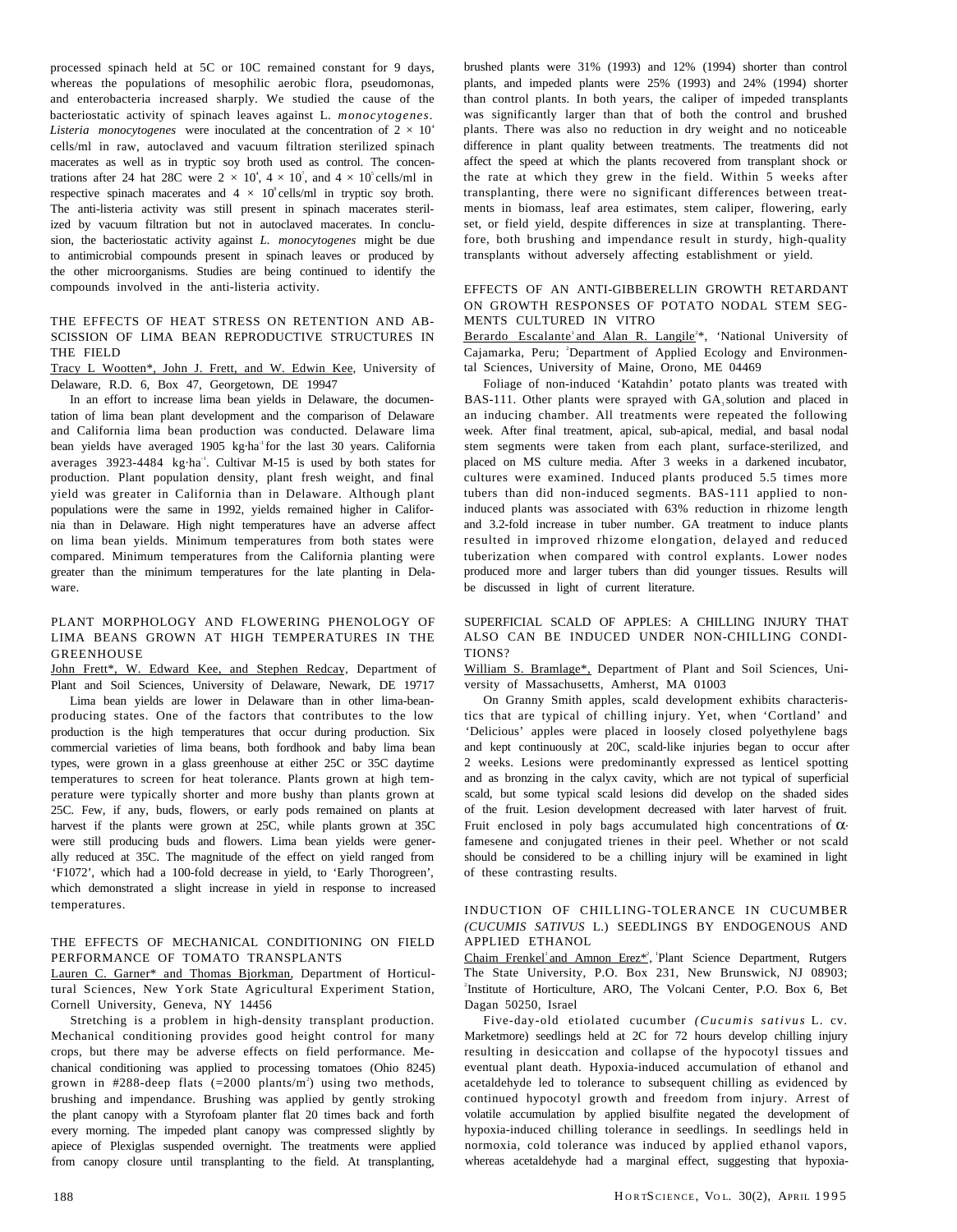induced cold tolerance may arise from the accumulation and activity of ethanol. Cold tolerance was induced by exposure to gaseous npropanol and n-butanol vapors and other volatile anesthetics, including chloroform and halothane, indicating that ethanol activity may stem in part from an anesthetic effect that causes disorder of membrane lipids. However, development of cold tolerance in ethanol-enriched tissues was time-dependent, suggesting an association with biosynthetic event(s). Ethanol did not change the fatty acid composition in cucumber hypocotyl membranes.

#### PHYSIOLOGICAL CHANGES ASSOCIATED WITH LEAF SE-NESCENCE IN EASTER LILIES

Rosanne E. Franco\* and Susan S. Han, Department of Plant and Soil Sciences, University of Massachusetts, Amherst, MA 01003

Senescence of lower leaves of Easter lilies *(Lilium longiflorum* Thunb.) was previously shown to be delayed with application of the growth regulators, gibberellic acid (GA<sub>3</sub>) and benzyladenine (BA). This study was done to determine the physiological effects of  $GA_3$  and BA in relation to the delay of leaf senescence. Foliar application with 500 ppm BA or GA<sub>3</sub> delayed chlorosis and lowered respiration rate in Easter lily leaves. A combination of 500 ppm BA and 500 ppm  $GA_3$ was more effective than the individual application of each. Gibberellic acid, BA, or their combination before cold storage resulted in delayed chlorosis and lowered respiration following removal from cold storage. Treatment with growth regulators after cold storage was less effective. Senescence of leaves was not associated with ethylene since ethylene production by leaves was undetectable by gas chromatograph. In addition, pulsing or continuous treatment with silver thiosulphate (STS), an inhibitor of ethylene synthesis, did not delay foliar chlorosis. Analysis of carbohydrate levels in Easter lily leaves treated with GA<sub>3</sub>, BA, or their combination may contribute to the understanding of the physiological effects of these two growth regulators.

#### POPULATION VARIATION IN LOW-TEMPERATURE TOLER-ANCE OF *ACER SACCHARINUM*

Paul E. Cappiello<sup>1\*</sup> and John E. Preece<sup>2</sup>, University of Maine, 5722 Deering Hall, Orono, ME 04469; <sup>2</sup>Department of Plant and Soil Science, Southern Illinois University, Carbondale, IL 62901

A single clone of *Acer saccharinum* was selected and propagated from each of 15 provenances across the plant native range. The clones were field grown in Carbondale, Ill., during the study period. Plants were sampled during Winter 1992-93 and 1993-94 and assayed for low-temperature tolerance. During both winters, plants exhibited greatest variation in tolerance around the November and April sampling dates. In midwinter, there was little variation observed and 13 of 15 clones were tolerant to at least -40C. The relationship among *Acer saccharinum* provenance and cold tolerance curves will be discussed.

#### CONTROL OF GREENHOUSE WHITEFLY *(TRIALEURODES VAPORARIORUM)* USING *DELPHASTUS PUSILLUS* A N D AZATIN, A BOTANICAL INSECTICIDE

Marie E. Maiuro, West Virginia University, PO Box 6108, Morgantown, WV 26506-6108

Fifty greenhouse whitefly *(Trialeurodes)* were placed in each of 10, one-meter square nylon chiffon cages containing nine regal geraniums in 6-inch pots. After allowing the whitefly to reproduce for 2 weeks, the treatments tested were *Delphastus pusillus* alone, Azatin sprays alone, *D. pusillus* and Azatin together, and no control method. Two repetitions for each treatment were conducted. The Azatin, 14 oz/ 100 gallons, and a spreader/sticker were applied weekly with a mist sprayer. *Delphastus pusillus,* nine per cage, were released every 2 weeks. Sampling was conducted weekly by placing yellow sticky traps into each box for a 24-hour period, then counting the number of adults caught. All treatments gave statistically significant fewer whitefly than the cages with no control method. The cages with Azatin and/or *D. pusillus* were not statistically different from each other. Results indicate that *D. pusillus* can control whitefly as well as a growth regulator/botanical insecticide.

PERFORMANCE OF 'NELLIE WHITE' EASTER LILIES IN ROOT MEDIA CONTAINING COAL BOTTOM ASH

Bradford C. Bearce and Lenka Smuta, Division of Plant and Soil Sciences, P.O. Box 6108, West Virginia University, Morgantown, WV 26506-6108

Easter lilies *(Lilium longiflorum* Thunb. 'Nellie White') were forced in root media composed of 1 peat : 1 vermiculite  $(v/v)$  mixed with coal bottom ash (CBA) at rates of 0%, 25%, 50%, 75%, or 100% CBA. Lilies in all levels of CBA were equal in mean per plant flower bud numbers, fresh and dry weights, and numbers of yellow or brown lower stem leaves. Lilies in 100% CBA were significantly lower in mean stem length than plants in 0% or 50% CBA. Plants in 100% CBA required more frequent irrigation than plants in all other media. Media pH and solution electrical conductivity increased with increase in percent CBA. Analysis of leaf tissue showed no difference in nutrient levels between plants in 0% or 100% CBA.

#### DETERMINING THE EXTINCTION POINT OF SPINACH CUL-TIVARS FOR STORAGE IN LOW-OXYGEN ATMOSPHERE

Nathanee P. Ko<sup>\*\*</sup>, Alley E. Watada<sup>1</sup>, Donald V. Schlimm G. and John C Bouwkamp<sup>3</sup>, Horticultural Crops Quality Laboratory, Beltsville Agricultural Research Service, U.S. Department of Agriculture, Beltsville, MD 20705-2350; <sup>2</sup>Department of Nutrition and Food Science; <sup>3</sup>Department of Horticulture and Landscape Architecture, University of Maryland, College Park, MD 20742

The extinction point (EP) of spinach cultivars was determined to identify the minimum O<sub>2</sub> concentration that can be used for modifiedatmosphere storage of spinach. EP was based on respiratory quotient (RQ) and appearance quality during storage. Oxygen consumption decreased as  $O_2$  concentration was lowered from 2.0% to 0.1%; whereas  $CO<sub>2</sub>$  production decreased as  $O<sub>2</sub>$  concentration was lowered from 2.0% to 0.5%, but not below 0.5%. The RQ was close to 1 in oxygen atmospheres of 2.0% to 0.4% and exceeded 1 at 0.2% or less. No alcohol production was noted at  $0.2%$  or less  $O<sub>2</sub>$ , but deterioration of leaves occurred at these low-O<sub>2</sub> atmospheres. Since the EP is slightly below  $0.4\%$  O<sub>2</sub>, the concentration of O<sub>2</sub>, should not be allowed to go below 0.5% for successful modified-atmosphere storage of spinach.

# EFFECTS OF LOW OXYGEN CONCENTRATIONS ON GLYCO-LYSIS IN LIGHTLY PROCESSED CARROTS

Hisashi Kato-Novuchi\* and Alley E. Watada, Horticultural Crops Quality Laboratory, U.S. Department of Agriculture, Agricultural Research Service, Beltsville, MD 20705

Carrot *(Daucus carota* L.) shreds were stored under a continuous flow of 0.5%  $O_2$  (balance N<sub>2</sub>), 2%  $O_2$  (balance N<sub>2</sub>), or air for 9 days at 5C and 15C. The resulting changes in respiration and levels of the glycolytic intermediates were monitored. Low-oxygen atmosphere reduced respiration rate, but the RQ increased. The RQ was higher at  $0.5\%$  O<sub>2</sub> than at 2% O<sub>2</sub> atmosphere at both 5C and 15C. The most significant change in the levels of glycolytic intermediates was the accumulation of fructose 1,6-biphosphate. The level of fructose 1,6 biphosphate at  $0.5\%$  O, was about 2-fold greater than at 2% O, atmosphere at both 5C and 15C. The level of the other glycolytic intermediates at low-oxygen atmosphere was similar to that held in air atmosphere. These results suggest that phosphofructokinase activity in the tissue of carrots may increase under low-oxygen condition and it may be one of the controlling points in the glycolytic pathway affected by low oxygen concentrations.

GROWTH AND YIELD OF GREENHOUSE TOMATO WITH CONSTANT OR DIURNAL HEATING OF ROOT AND SHOOT Martin P.N. Gent\* and Yong-Zhan Ma, Department of Forestry and Horticulture, Connecticut Agricultural Experiment Station, New Haven, CT 06504

What is the effect of constant compared to diurnal heating of the shoot and root on growth and yield of greenhouse tomato *(Lycopersicon esculentum* L.)? Seedlings were transplanted on 4 or 25 Mar. 1994 into troughs that were not heated or heated to 21C by buried tubing, either constantly or for 12 h during the day or the night. The greenhouses had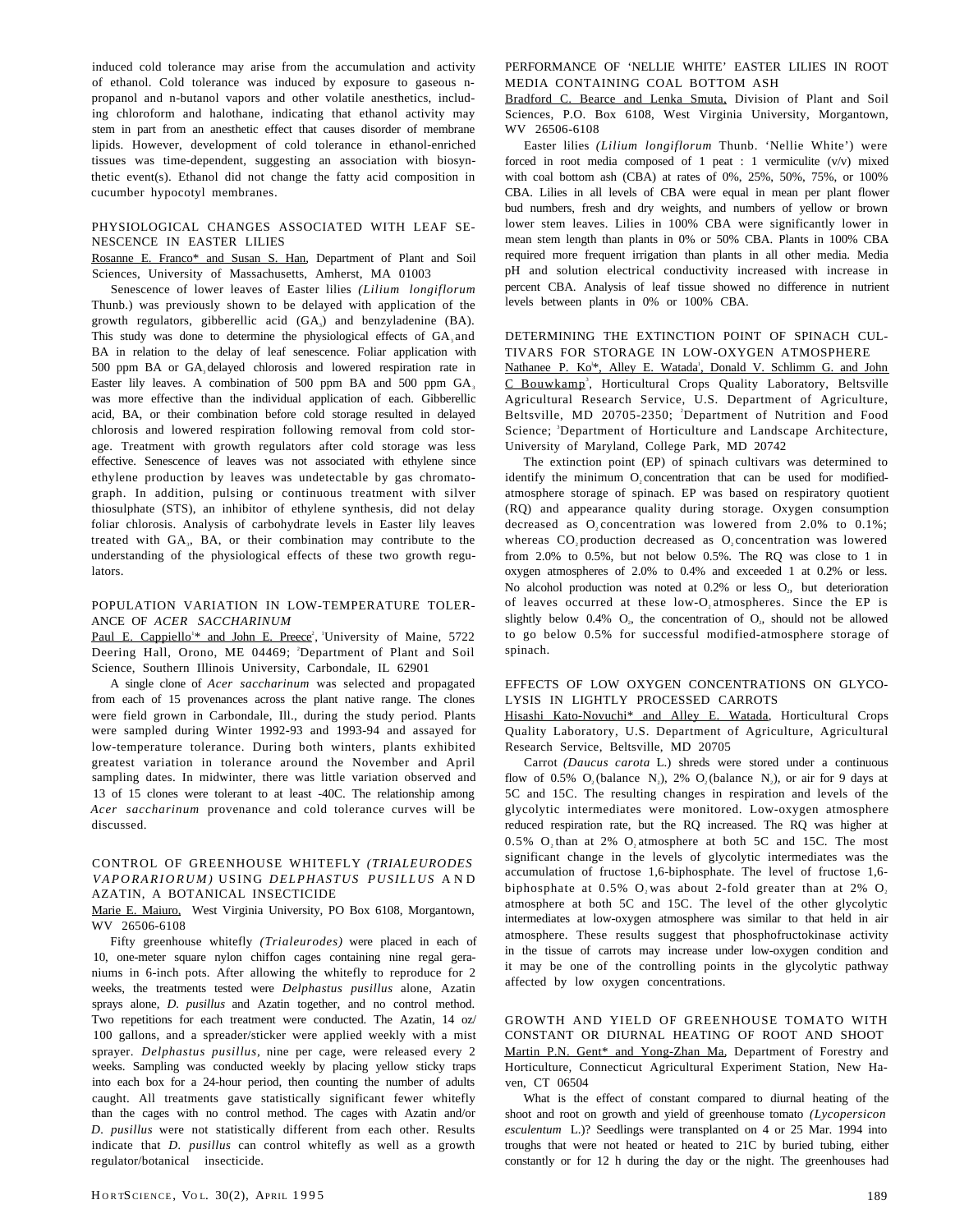either 14/14C or 26/6C day/night minimum air temperatures. After 2 weeks, leaves of the 4 Mar. transplants weighed most with constant root heat and least with no heat. Roots weighed more with 14/14C than 26/6C air heat. With 14/14C air heat, only no root heat reduced leaf weight, whereas with 26/6C air heat, leaf weight was in the order: constant  $> day$   $>$  night - no heat. After 2 weeks, leaves of the 25 Mar. transplants weighed least with no heat, and other treatments did not differ. Root heating affected yield. By 1 July, the number of fruit and the number and weight of marketable fruit produced from 4 Mar. transplants was in the order: constant heat  $>$  day  $>$  night  $>$  no heat. The 22/6C air heat increased marketable yield because fewer fruit were small, irregular, or had blossom-end rot. Root heat had no effect on yield of 25 Mar. transplants.

#### DAY AND NIGHT CONCENTRATIONS OF N AND C METABO-LITES IN TOMATO SEEDLINGS GROWN IN SOLUTION WITH VARIOUS NITRATE CONCENTRATIONS

Yona-Zhan Ma\* and Martin P.N. Gent, Department of Forestry and Horticulture, Connecticut Agricultural Experiment Station, New Haven, CT 06504

Nitrate (NO<sub>3</sub>) was supplied at 100, 200, 400, and 800  $\mu$ M in nutrient solution to 3-week-old tomato seedlings grown hydroponicly, and day and night concentrations of N and C metabolites were measured. Tissue [NO,] at the end of the night was greater than at the end of the day, especially for leaves. Leaf tissue  $[NO_3]$  was about 350  $\mu$ mol·g<sup>-1</sup> dry weight at night, 3 times as high as that during the day. Generally, root and stem tissue [NO,] was similar and higher than that of leaves and increased as medium [NO,] increased. The difference was greater at night than during the day. During the day, total free amino acid concentration was the greatest for roots and the least for stem. Generally, root tissue had higher total free sugar concentration than leaf and stem tissues during the day. Fructose concentration was lower at night than during the day for all parts of the plants, especially for roots. At night, NO<sub>3</sub> accumulated in plant tissues, especially in leaves, and was not incorporated into amino acids, perhaps due to the lack of energy and reductant.

# ALLEVIATION OF CHILLING INJURY IN CUCUMBERS AND ZUCCHINI SOUASH BY METHYL JASMONATE

Chien Yi Wang, Horticultural Crops Quality Laboratory, Building 002, Beltsville Agricultural Research Center, U.S. Department of Agriculture, Beltsville, MD 20705-2350

Cucumbers *(Cucumis sativus* L.) and zucchini squash *(Cucurbita pepo* L.) were pressure-infiltrated (82.7 kPa for 3 min) with methyl jasmonate (MJ) in aqueous suspension and then stored at a chilling temperature of 5C. Control fruit were infiltrated with distilled water and handled in a similar manner. Treatment with MJ delayed the onset and reduced the severity of chilling injury symptoms in both cucumbers and zucchini squash. Analysis of polyamines in zucchini squash showed that putrescine increased with time in storage at 5C, while spermidine and spermine decreased during the same period. MJ treatment did not have an appreciable effect on putrescine, but the treated fruit maintained higher levels of spermidine and spermine than the control fruit throughout storage at 5C.

#### STRUCTURAL DETERMINANTS REQUIRED FOR IDENTIFI-CATION OF ACC TRANSPORT-RELATED MEMBRANE PRO-**TEINS**

Robert A. Saftner, Horticultural Crops Quality Laboratory, Beltsville Agricultural Research Center, U.S. Department of Agriculture, Agricultural Research Service, Beltsville, MD 20705

The ethylene precursor, 1 -aminocyclopropane- 1 -carboxylic acid (ACC), is actively transported across the tonoplast of plant cells, impacting cellular compartmentation of ACC and ethylene biosynthesis. To identify potential photoaffinity probes for identifying ACC transport-related membrane proteins, the effects of over 70 ACC and other amino acid analogs on ACC uptake into isolated maize vacuoles were investigated. Only relatively nonpolar, neutral amino acid stereoisomers of L-configuration were strong inhibitors of ACC transport. Group additions, substitutions, or deletions at the carboxyl, (x-amino

and the Pro-(R) methylene, or hydrogen moieties essentially eliminated transport inhibition, whereas side-chain substitutions remained antagonistic. The kinetics of ACC and neutral L-amino acid analogs tested were competitive. The results indicate that the ACC transport system can be classified as a neutral L-amino acid carrier having a relatively high affinity for ACC and other nonpolar amino acids. The results also suggest that the carrier interacts with the carboxyl, alphaamino, and Pro-(R) groups and the side chain of substrate amino acids. Based on these findings, potential photoaffinity probes of the ACC transport system have been identified.

#### FACTORS AFFECTING ELLAGIC ACID CONTENT IN SMALL FRUITS

Shiow Y. Wana, John L. Maas, and Gene J. Galletta, Fruit Laboratory, U.S. Department of Agriculture, Agricultural Research Service, Beltsville, MD 20705

Ellagic acid, a putative anticarcinogenic compound, was detected in plants of mayhaw *(Crataegus* spp.), false strawberry *(Duchesnea indica),* strawberry *(Fragaria* spp.), black currant *(Ribes nigrum),* thornless blackberry *(Rubus* subgenus *Eubatus),* red raspberry *(Rubus* subgenus *Idaeobatus),* and cranberry *(Vaccinium macrocarpon).* Large differences in ellagic acid contents have been found among species and cultivars and also among tissues. Ellagic acid content in plant tissues is also affected by environmental factors and shows a seasonal variation in strawberry leaves. A decrease in ellagic acid content of leaves was associated with seasonal decreases in photoperiod and temperature from September to December. Ellagic acid content in the leaves of red raspberry infected with orange rust showed more than a 3-fold increase compared to healthy leaves.

# EFFECT OF NAA OR ACCEL SPRAYS ON YIELD AND FRUIT SIZE OF 'EMPIRE' APPLE ON THREE ROOTSTOCKS

J.R. Schupp\*, M.M. Bates. and H.J. Brummer, Highmoor Farm, University of Maine, Monmouth, ME 04259

'Empire' is a popular new apple with fruit growers in the northeastern United States, noted for producing small-sized fruit. To test the efficacy of chemical thinners and rootstocks for increasing fruit size of 'Empire', three-tree plots containing trees on M.7 EMLA, MM. 111, and seedling rootstocks were chemically thinned at petal fall with 10 ppm NAA or 85 ppm 6 BA, applied as Accel. Both NAA and Accel reduced fruit set. Trees on M.7 EMLA had higher set than trees on seedling. Yield was highest on M.7 EMLA and lowest on seedling. Fruit diameter after final set in July was increased by both chemical thinners and was greater for both clonal rootstocks than for seedling. Fruit on seedling trees were delayed in maturity relative to the two clonal rootstocks. Accel increased the number of fruit 70 mm or greater in diameter, while NAA increased the number of fruit in the 64 to 69-mm-diameter class. Analysis of covariance with crop load suggested that the increase in fruit size associated with Accel was a direct effect rather than a secondary effect from thinning.

# COLD ACCLIMATION IN THE LEAVES OF SIBLING DECIDU-OUS AND EVERGREEN PEACH: ALTERATIONS IN DEHYDRIN AND BARK STORAGE PROTEINS

Rajeev Arora<sup>'</sup>, Michael Wisniewski<sup>2</sup>, and Lisa J. Rowland<sup>3</sup>, <sup>1</sup>Division of Plant and Soil Sciences, West Virginia University, Morgantown, WV 26506; \*U.S. Department of Agriculture, Agricultural Research Service, Kearneysville, WV 25430; U.S. Department of Agriculture, Agricultural Research Service, Fruit Laboratory, Beltsville, MD 20705

Seasonal pattern of cold tolerance and proteins were studied in the leaves of sibling deciduous and evergreen peach *(Prunus persica).* In contrast to deciduous peach that undergoes endodormancy in fall, evergreen peach does not (leaves are retained and shoot tips elongate under favorable conditions) (Arora et al., Plant Physiol. 99:1562- 1568). Cold tolerance  $(LT_{50})$  was assessed using electrolyte leakage method. Proteins were separated by SDS-PAGE. Electroblots were probed with anti-dehydrin (Dr. T. Close) and anti-19 kD, peach bark storage protein (BSP) antibodies.  $LT_{50}$  of leaves successively increased from about -7C (18 Aug.) to -15C and -11.5C (23 Oct.) in deciduous and evergreen genotypes, respectively. The most apparent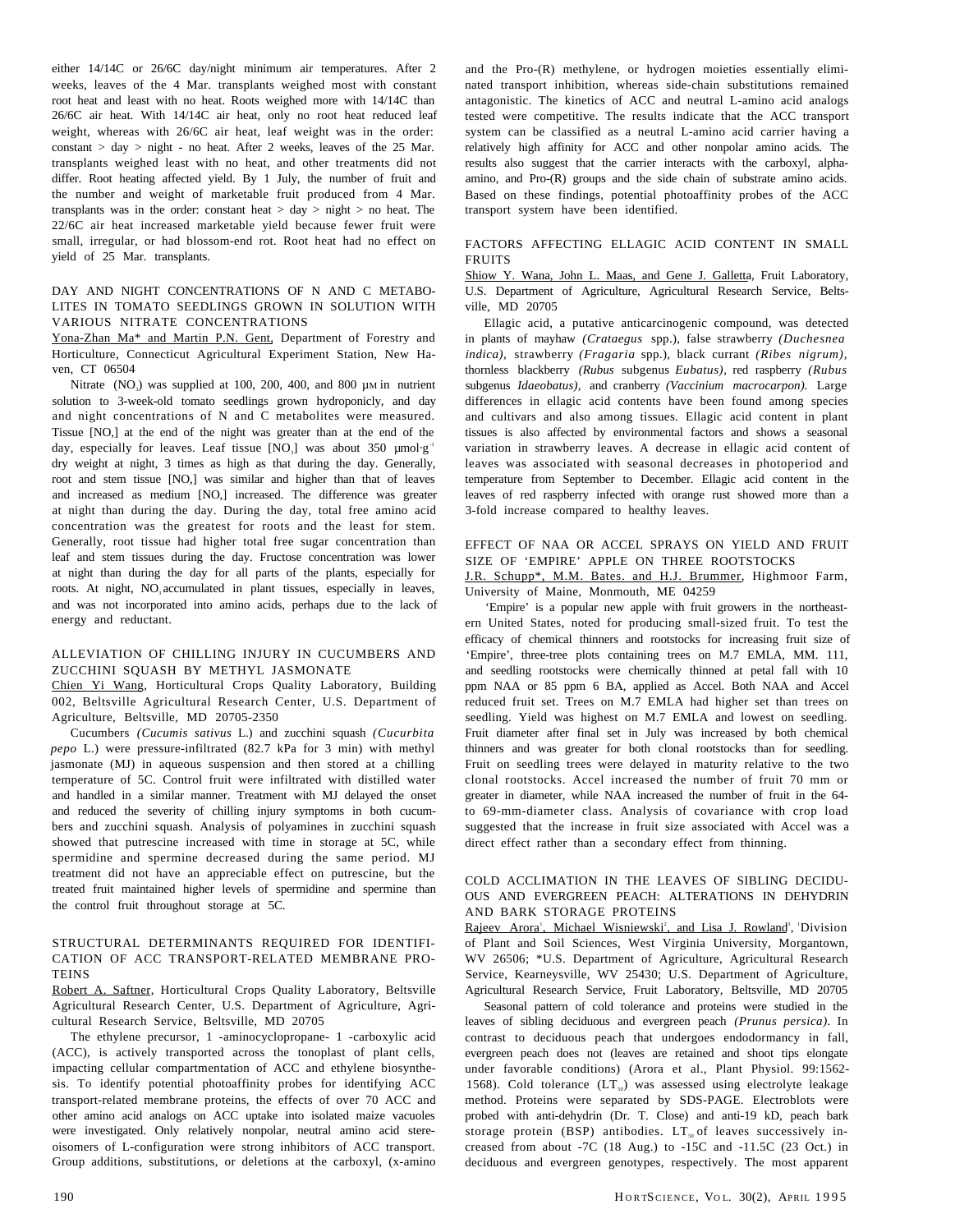change in the protein profiles was the accumulation of a 60-kD protein during cold acclimation in the leaves of deciduous trees; however, it did not change significantly in evergreen peach. Immunoblots indicate that 60-kD protein is a dehydrin protein. PAGE and immunoblots indicated that 19-kD BSP disappeared progressively during summer through fall in the leaves of deciduous peach, but accumulated to large amounts in bark tissues. Similar inverse relationship for its accumulation in leaf vs. bark tissue was not evident in evergreen peach. Results indicate that BSP expression may be regulated by altered source/sink relationship.

## ROLE OF CALCIUM IN REDUCING POSTHARVEST CELL WALL DEGRADATION IN 'GOLDEN DELICIOUS' APPLE FRUIT

S.Roy<sup>1,2\*</sup>, W.S. Conway<sup>1</sup>, A.E. Watada<sup>1</sup>, G. Gillen<sup>3</sup>, and W.P. Wergin<sup>2</sup>, 'Horticultural Crops Quality Laboratory; 'Electron Microscope Laboratory, U.S. Department of Agriculture, Agricultural Research Service, Beltsville, MD 20705; 'Surface Miroanalysis Science Division, NIST, Gaithersburg, MD 20899

Calcium is an important constituent of the cell wall and plays roles in maintaining firmness of fruit and reducing postharvest decay. The modification of the cell wall is believed to be influenced by calcium that interacts with acidic pectic polymers to form cross-bridges. Infiltrating apples with CaC1, has been suggested as an effective postharvest treatment for increasing the calcium content. Three different methodologies were used to analyze the effects of calcium on the cell walls: 1) nickel staining of polygalacturonate on free-hand sections, 2) cationic gold labeling of anionic binding sites in the cell walls, and 3) analytical detection of calcium ions (40Ca, 44Ca) using a secondary ion mass spectrometry. The combination of these methods allowed us to directly visualize the cellular features associated with the infiltration of calcium. Treatment resulted in significant enrichment in the cell wall of the pericarp, transformed the acidic pectins in calcium pectates, and resulted in new calcium cross-bridges. Evidence now suggests that exogenously applied calcium affects the cell wall by enhancing its strength and reinforcing adhesion between neighbor cells; therefore, calcium infiltration delays fruit degradation.

# LIPIDS IN SUBEPIDERMAL CORTICAL TISSUE OF 'GOLDEN DELICIOUS' APPLE FRUIT

Bruce D. Whitaker, Horticultural Crops Quality Laboratory, U.S. Department of Agriculture, Agricultural Research Service, Beltsville, MD 20705

Altered metabolism of membrane lipids has been proposed as a mechanism for the beneficial effects of postharvest calcium treatment on apple quality. A previous study showed that after transfer of apples stored 6 months at 0C to 20C, calcium-treated fruit exhibited slower loss of galactolipid and altered levels of sterol conjugates. The present study of lipids in "control" fruit was conducted as a prelude to further in-depth analyses of the effects of postharvest calcium and heat treatments on lipid metabolism in apples during and after cold storage. Neutral lipid, glycolipid (GL), and phospholipid (PL) fractions were obtained by column chromatography followed by TLC separation of GL and PL classes. The major GL were steryl glycosides (SG), acylated steryl glycosides (ASG), cerebrosides (CB), and mono- and digalactosyl diacylglycerols. Phosphatidylcholine (PC) > P- ethanolamine (PE)  $>$  P-irositol (PI) were the major PL. The fatty acids of PC and PE were quite similar, whereas those of PI were more saturated. CB included only 2-hydroxy fatty acids. Among the steryl lipids, free sterols >  $SG$  > ASG, with beta-sitosterol >90% of the total sterol in each.

STRAWBERRY VARIETY YIELDS AND SUSCEPTIBILITY TO TARNISHED PLANT BUG AND STRAWBERRY BUD WEEVIL D.T. Handley and M.A. Schupp, University of Maine, Highmoor Farm, P.O. Box 179, Monmouth, ME 04259

Twelve strawberry varieties established in matted row plots in 1993 were treated with insecticides for tarnished plant bug and strawberry bud weevil or left untreated during 1994. Honeoye and Cavendish had the highest yields of marketable fruit. Oka, Jewel, Chambly, and Kent also had relatively high yields. Lateglow, Blomidon, Seneca, NY 1424, Settler, and Governor Simcoe had lower yields than the other varieties. Tarnished plant bug populations were very small during the 1994 season and the injury levels observed were relatively low. Feeding pressure on the plants may have been too low for all differences in susceptibility between varieties to be expressed. Governor Simcoe, Cavendish, and Oka had the lowest injury levels. Kent, Lateglow, and Seneca had the highest levels of injury. Insecticide sprays significantly reduced injury for all varieties except Cavendish and Governor Simcoe. The number of flower buds killed by strawberry bud weevil differed very little between varieties and spray treatments. No obvious differences in susceptibility to this injury were observed in this trial.

#### THE IMPORTANCE OF  $\alpha$ - AND  $\beta$ -GALACTOSIDASE IN TO-MATO FRUIT RIPENING

David A. Starrett and Kenneth C. Gross, Horticultural Crops Quality Laboratory, Beltsville Agricultural Research Center, Agricultural Research Service, U.S. Department of Agriculture, Beltsville, MD 20705

Antisense technology has shown that neither polygalacturonase nor pectin methylesterase alone are responsible for tomato fruit softening, leading to the likelihood that other enzymes or factors are important. Our laboratory recently found that  $\alpha$ - and B-galactosidase from avocado fruit solubilized tomato fruit pectin in vitro. Previously, Pressey (Plant Physiol. 1983,71:132) found that the activity of one of three  $\alpha$  galactosidase isozymes from tomato fruit increased during ripening and was capable of degrading cell wall galactan, suggesting a role for the enzyme in fruit softening. Increased ß-galactosidase activity was observed in a number of other fruit during ripening. In the present study, NaC1 extraction of tomato pericarp yielded relatively high levels of cc- and ß-galactosidase activity. At least two isozymes of each were resolved during Mono-Q HPLC  $\alpha$ - Galactosidase was further purified by additional Mono Q and Superose 12 gel filtration HPLC. Gel filtration and SDS-PAGE yielded an apparent molecular weight of 44 kD. The partially pure  $\alpha$ -galactosidase had a specific activity of 294 µmol product/min per mg protein, a  $K_{m}$  of 317 µM, a pl of 5.0, and a pH optimum of 5.5. Activity was inhibited 67% by  $\alpha$ -Dgalactose. Preliminary results show that ß-galactosidase can also be purified by the same techniques. Following further purification, the isozymes will be sequenced and cloned. A second approach being used in an attempt to identify cDNA clones for the  $\alpha$ - and ß-galactosidase genes from tomato fruit involves using heterologous cDNA clones from guar (Overbeeke et al., 1989; Plant Molecular Biology 13:541- 550) and carnation (Raghothama et al., 1991; Plant Molecular Biology 17:61-71), respectively, to screen a ripening tomato fruit cDNA library. Basic molecularbiological techniques will be used to elucidate the role of these enzymes in tomato fruit ripening.

#### INFLUENCE OF PLANTING DATE, PLANTING SYSTEM, PLANT TYPE, AND MULCH COLOR ON 'ALLSTAR' AND 'CHANDLER' PRODUCTIVITY IN STRAWBERRY PLASTI-**CULTURE**

Joseph A. Fiola\* and Robert J. Lengyen, Rutgers Fruit Research and Extension Center, 283 Rt. 539, Cream Ridge, NJ 08514

High-density, annual, strawberry production systems ("plasti-culture") have shown high productivity under New Jersey conditions; however, cultural practice and variety research is needed to increase profitability. The system includes raised beds, plastic mulch, trickle irrigation, and double-row  $12 \times 12$ -inch plant spacing. Polypropylene floating rowcovers were applied in December and removed in early April when flowers were visible under the cover. Treatments included comparisons of plugs and dormant crowns of the cultivars Chandler and Allstar, planted at multiple planting dates, on white or plastic mulch, in "matted-row" (single row at 18-inch spacing; peg runners through plastic) or high-density production systems. The plug plants were superior to dormant crowns. Black plastic was best all planting dates with plugs; 'Allstar' performed best on black on the early planting dates, while 'Chandler' preferred the white for the early planting dates. Both 'Allstar' and 'Chandler' had commercially prof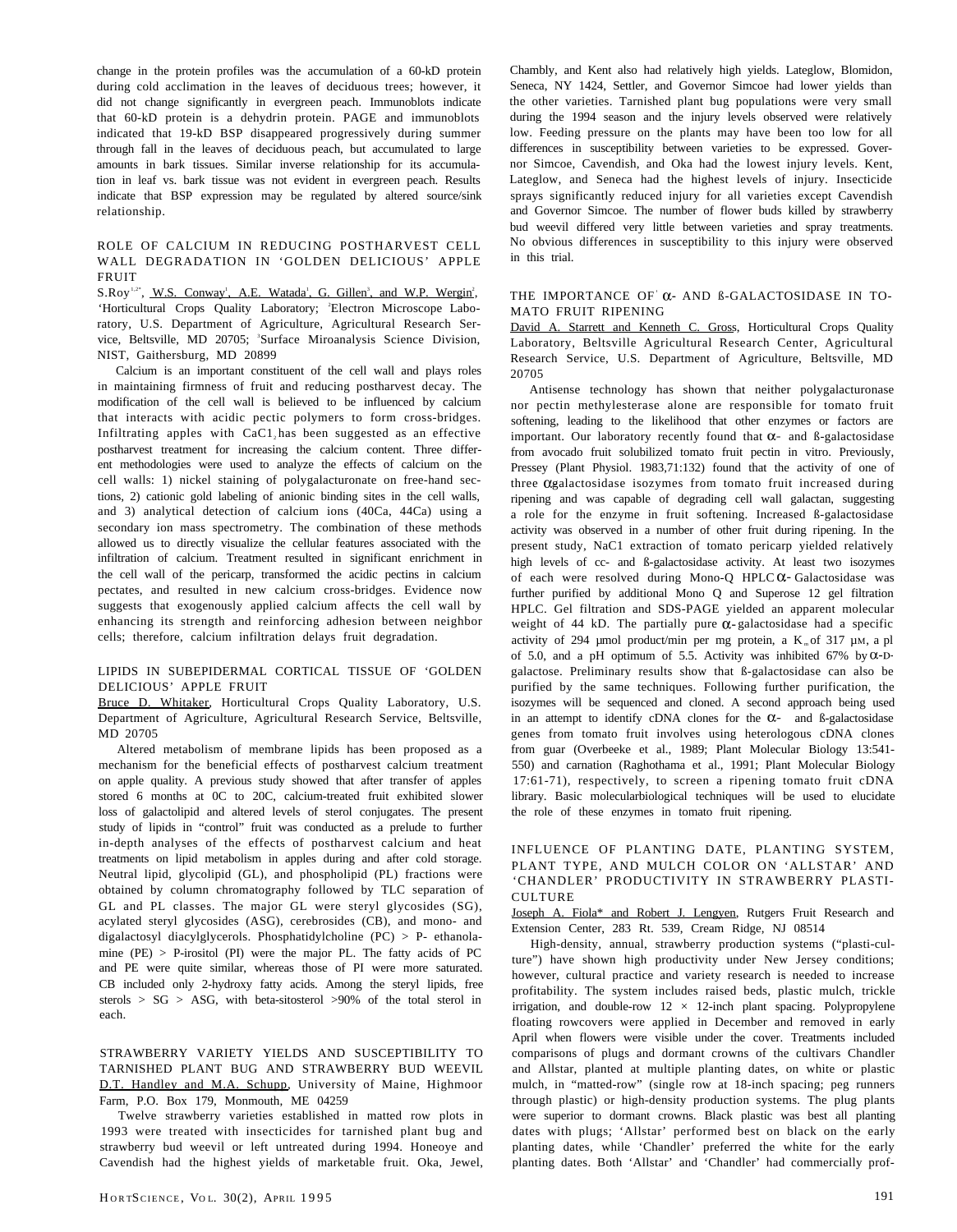itable yield, fruit weight, and quality. "Matted-row" system on plastic is high-yielding but labor-intensive. Late-summer plugs on black plastic is best overall.

#### PERCEPTION AND ADOPTION OF IPM TACTICS BY LAND-SCAPE CONTRACTORS IN CENTRAL NEW JERSEY

Deborah C. Smith-Fiola\* and Robert G. Way, Rutgers Cooperative Extension of Ocean County, 1623 Whitesville Road, Toms River, NJ 08755

The landscape/nursery/turfgrass industry is the largest agricultural industry in New Jersey, as well as one of the highest users of pesticides. In the lawn-care industry alone, more than 906,000 lbs of active ingredient of pesticides was used in 1990. Landscape Integrated Pest Management (LIPM) tactics have been commercially proven to reduce pesticide usage; however, adoption of LIPM has been slow. In 1993-94, a survey of 425 landscape contractors, arborists, groundskeepers, nurserymen, and turfgrass professionals was taken to determine attitudes toward adoption of LIPM tactics. Business changes, marketing, customer perceptions, educational needs, and attitudes toward alternative control tactics were assessed. Results show that the majority of landscapers are interested in LIPM for personal reasons, to reduce their own contact with pesticides. Contractors favor pesticide products that are cost effective and proven as opposed to environmentally "safe." Concerns inhibiting LIPM adoption include potential customer dissatisfaction, recovering monitoring costs, and inadequate control. Challenges lie ahead in pest identification and control education, marketing programs, delays in profits, and writing bids.

# NUCLEAR MAGNETIC RESONANCE IMAGING OF FUNGAL INFECTIONS IN STRAWBERRY FRUIT

John L. Maas\* and M.J. Line, Fruit Laboratory and Environmental Chemistry Laboratory, U.S. Department of Agriculture, Agricultural Research Service, Beltsville, MD 20705

We report the use of nuclear magnetic resonance (NMR) imaging to detect differences in invasion and colonization of fruit by pathogens *(Botrytis cinerea, Colletotrichum acutatum,* and *Phytophthora cactorum),* and bruise wounds are sharply distinguishable from healthy fruit tissue by their T1 times. Digitized images from T1 images clearly show two or more zones of pathogen activity in fruit tissue. The innermost zone corresponds to the area of greatest invasive activity at the leading margin of the infection. A second zone corresponds to the area of tissue that has been killed and is being degraded by the pathogen. Sometimes, a third zone is present at the outer border of the lesion and this correspond to where aerial sporulation may occur. Images of bruises, however, are uniform with no apparent gradations in T1 characteristics. Detection of fruit deterioration and decay is important in understanding and controlling postharvest loss of fruit crops. The nondestructive nature of MRI provides a means to quantify the process of decay development and control measures applied to fruits.

# EVALUATION OF ORGANIC RESIDUES FOR THE PRODUC-TION OF FLOWERING POT PLANTS

Fabienne Gauthier, Blanche Dansereau\*, and Serge Gagnon, Centre de Recherche en Horticulture, Department de Phytologie, Universit Laval, Quebec G1K 7P4, Canada

During Winter 1994, seedlings of *Impatiens wallerana* 'Accent Coral' and *Pelargonium ×hortorum* 'Orbit Hot Pink' were grown in commercial substrate (Pro-Mix BX) or in one of the 24 substrates composed of six organic residues (composted water-treated sludge, forestry compost, fresh or composted used peat extracted by a biofilter during treatment of municipal water, and fresh or composted paper sludge). These residues were incorporated with peatmoss and perlite at 5%, 10%, 25%, and 40% per volume to obtain the 24 substrate combinations. Plants were watered and fertilized by flooding of ebband-flow benches. Growth measurements (growth index, top and root dry weight, number of flowers and buds, visual quality) varied considerably depending on the percentage of residue incorporated into the substrates. Moreover, substrates containing 40% of organic residues are not recommended for production of impatiens or geraniums.

# FERTILIZATION VALUE OF THREE ORGANIC RESIDUES AS AN AMENDMENT TO MEDIA USED TO PRODUCE CON-TAINER-GROWN WOODY ORNAMENTAL PLANTS

Mondher Bouden, Jaaues-Andre Rioux, and Isabelle Duchesne, Centre de Reserche en Horticulturte, Universite Laval, Sainte-Foy Quebec G1K 7P4, Canada

The agricultural valorization of waste, rich in organic matter and minerals, is one of the best economical and ecological methods of disposal. This study was carried out to evaluate the release of mineral elements restrained in fresh bio-filters, composted sewage sludges, and composted de-inking sludges, and their effects on growth of *Physocarpus opulifolius* 'Nanus' produced in containers. The physical and chemical analysis of the organic residues proved that the fertilization value of composted sewage sludges was greater than the other residues. Moreover, the granular characteristics of fresh biofilters and composted de-inking sludges were finer than composted sewage sludges. Each organic residue was combined, in proportion of 10%, with peatmoss, composted conifer bark, and fine crushed gravel. The regular leaching of container medium showed that the composted sewage sludges release a higher quantity of major mineral elements. *Physocarpus opulifolius* 'Nanus' plants were larger than those plants grown in the control substrate (without residue). The results obtained in media containing fresh bio-filters or composted de-inking sludges were similar to those obtained in the control substrate.

# GENETIC RELATIONSHIP AMONG STRAINS OF *XYLELLA FASTIDIOSA* BASED ON RAPD-PCR DATA

Margaret Pooler\* and John S. Hartung, Fruit Laboratory, U.S. Department of Agriculture, Agricultural Research Service, Beltsville, MD 20705

*Xylella fastidiosa* is a fastidious gram-negative, xylem-limited, leafhopper-transmitted bacterium that has proven to be the casual agent of many economically important diseases, including Pierce's disease of grapevine and citrus variegated chlorosis. Genetic relationships among 11 *Xylella fastidiosa* strains isolated from mulberry, almond, ragweed, grape, plum, elm, and citrus were determined using random amplified polymorphic DNA (RAPD). Twenty-two 10 base primers amplified a total of 77 discrete polymorphic bands. Phenetic analysis based on a similarity matrix corresponded well with previous reports on *X. fastidiosa* RFLP-based similarity relationships, indicating that RAPD-PCR amplification products can be used as a reliable indicator of genetic distance in *X. fastidiosa.* Cladistic analysis suggests the existence of five groups of *X. fastidosa:* the citrus group, the plum-elm group, the grape-ragweed group, the almond group, and the mulberry group.

# USE OF 1H-NMR TO DETERMINE GRAPE BUD WATER STA-TUS DURING THE PHOTOPERIODIC INDUCTION OF DOR-**MANCY**

Anne Fennell<sup>1</sup>, Carol Wake<sup>1</sup>, and Paul Molitor<sup>2</sup>, 'Horticulture, Forestry, Landscape and Parks Department, South Dakota State University, Billings, SD 57007

Changes in tissue water content have been correlated, with varying success, with changes in freezing tolerance and dormancy in woody perennials. Recent studies indicate that changes in the state of water are more strongly correlated with dormancy than are changes in bulk water content. In this study, traditional destructive methods of monitoring tissue water content and dormancy were compared with measurements using nondestructive in situ proton nuclear magnetic resonance <sup>1</sup>H NMR to determine plant water status. These studies were designed to determine whether changes in bud water status are correlated with dormancy and can be used as a reliable indicator of the onset of dormancy. Two-year-old *Vitis riparia* plants were subjected to short-day (SD, 8 h daylight) or long-day (LD, 15 h daylight), dormancy-inductive or noninductive treatments, respectively. Bud water was monitored at 2, 4, and 6 weeks of photoperiod treatments. SD treatments promoted a rapid onset in bud dormancy. Water content was not different in SD or LD treatments after 2 weeks. However, it did decrease over 6 weeks in both treatments, but SD treatments promoted a more rapid decrease in water content. The nondestructive <sup>1</sup>H NMR methods give comparable measures of water content and provide a